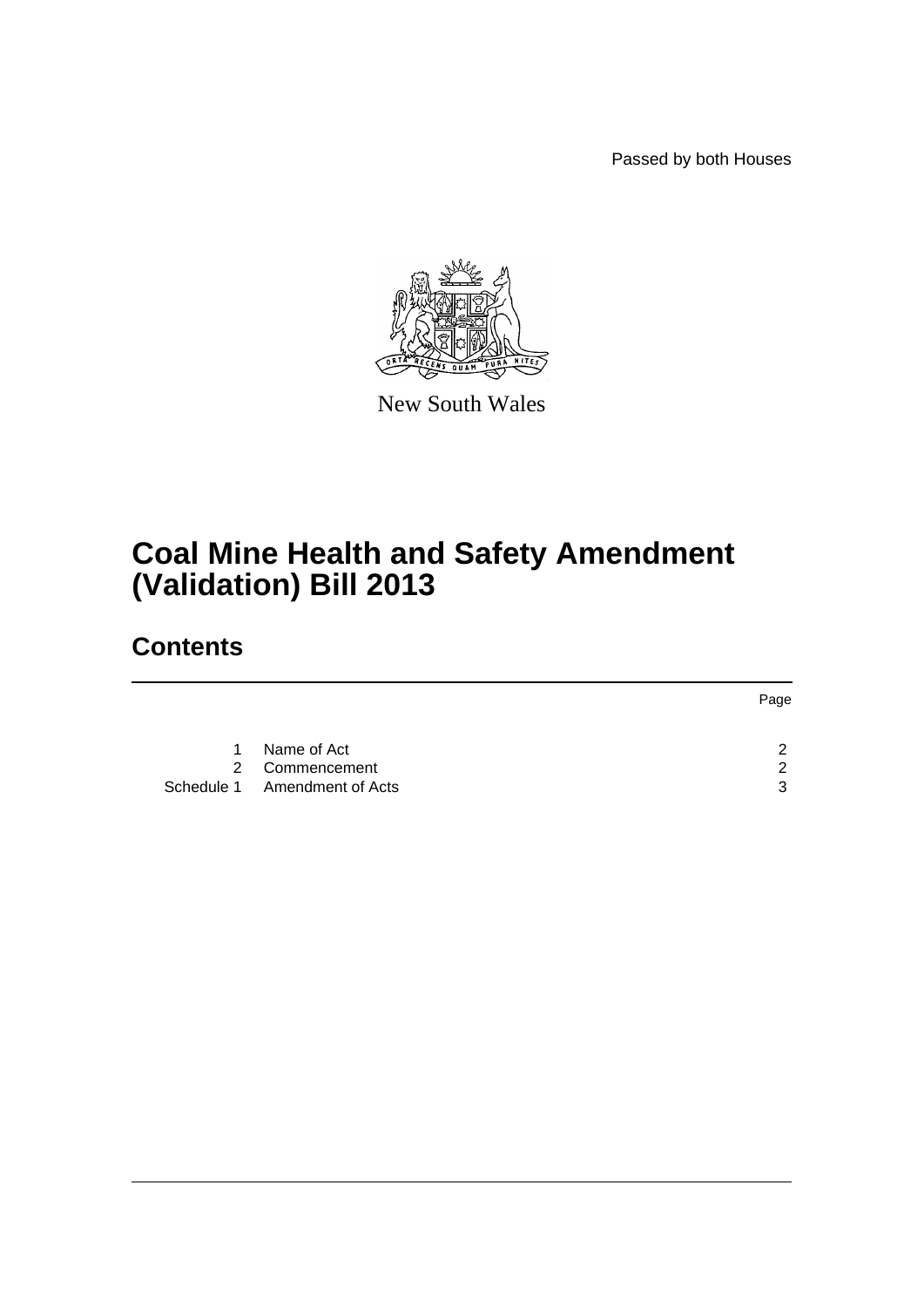*I certify that this public bill, which originated in the Legislative Assembly, has finally passed the Legislative Council and the Legislative Assembly of New South Wales.*

> *Clerk of the Legislative Assembly. Legislative Assembly, Sydney, , 2013*



New South Wales

# **Coal Mine Health and Safety Amendment (Validation) Bill 2013**

Act No , 2013

An Act to amend the *Coal Mine Health and Safety Act 2002* and the *Work Health and Safety (Mines) Act 2013* to validate certain matters relating to the appointment of officers.

*I have examined this bill and find it to correspond in all respects with the bill as finally passed by both Houses.*

*Assistant Speaker of the Legislative Assembly.*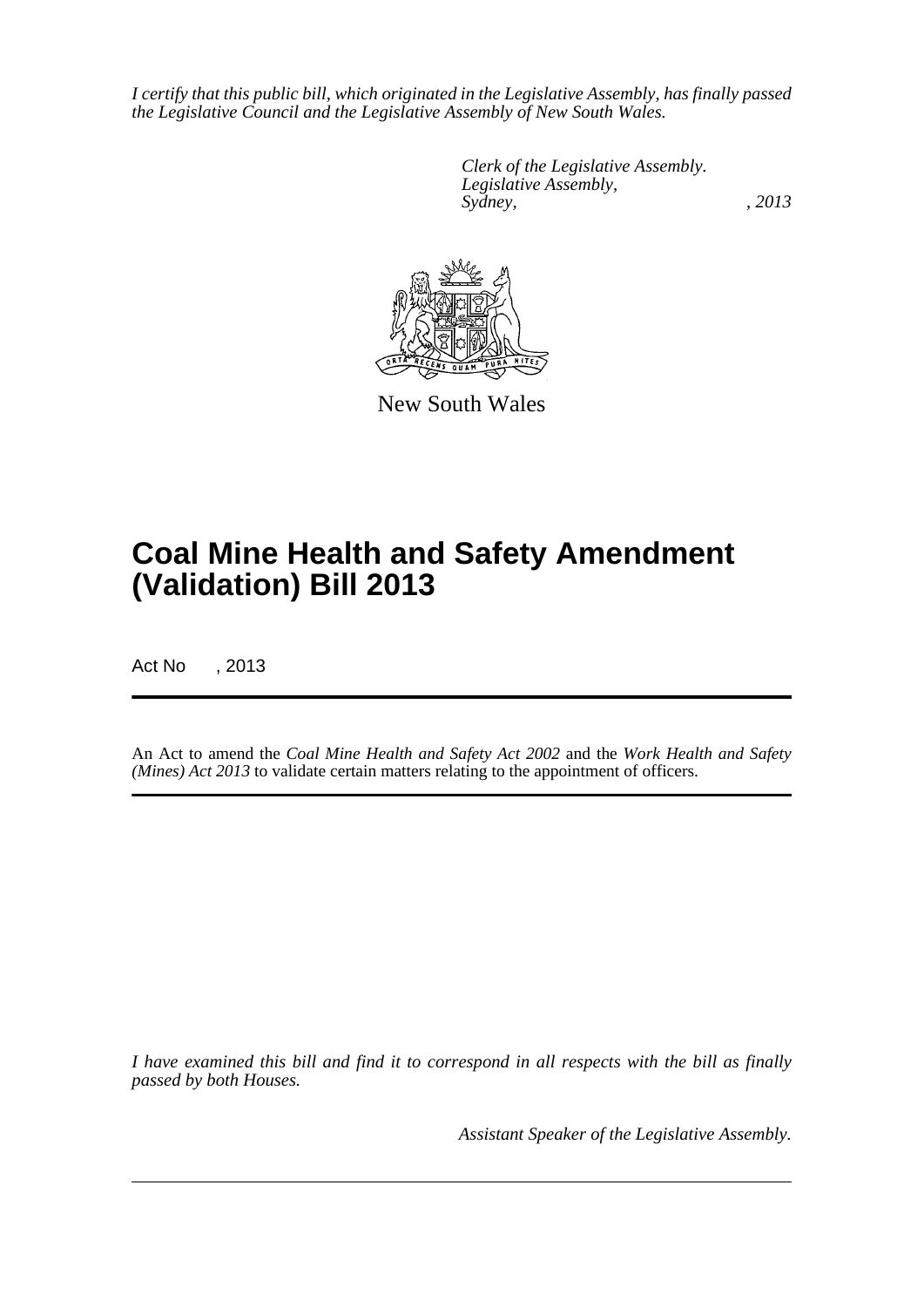## <span id="page-2-0"></span>**The Legislature of New South Wales enacts:**

### **1 Name of Act**

This Act is the *Coal Mine Health and Safety Amendment (Validation) Act 2013*.

## <span id="page-2-1"></span>**2 Commencement**

This Act commences on the date of assent to this Act.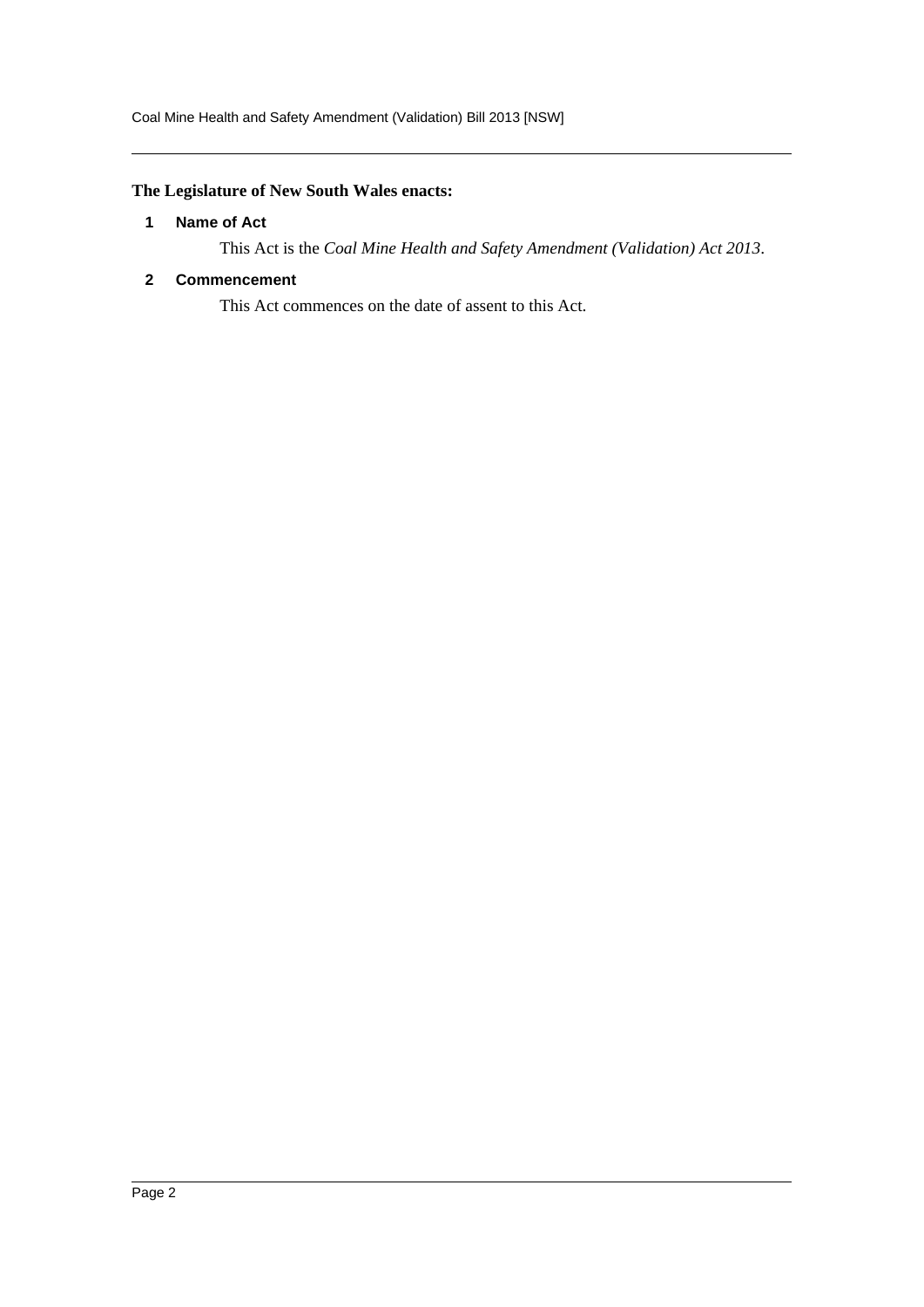## <span id="page-3-0"></span>**Schedule 1 Amendment of Acts**

## **1.1 Coal Mine Health and Safety Act 2002 No 129**

### **Schedule 3 Savings, transitional and other provisions**

Insert after clause 24:

### **24A Validation**

- (1) The appointment of a person as the Chief Inspector, an inspector, a mine safety officer or an investigator by the 2006 instrument is taken to be valid (and to have always been valid).
- (2) The appointment is taken to have had effect on and from the commencement of section 145.
- (3) The revocation of appointments of officers (other than officers appointed under the 2006 instrument) by the 2012 instrument has no effect and is taken never to have had effect.
- (4) The following things are taken to be valid (and to have always been valid) if they would have been valid had this clause been in force when they were done or omitted:
	- (a) anything purported to have been done or omitted to have been done by a validated officer in the capacity of an officer,
	- (b) anything done or omitted to be done by any other person or a court or other body in reliance on, or as a consequence of, any such act or omission by a validated officer.
- (5) To remove doubt, this clause extends to the commencement or institution of criminal proceedings (including the purported commencement or institution of criminal proceedings) and any act or omission in connection with criminal proceedings.
- (6) This clause does not affect any decision made by a court before the commencement of this clause, except as provided by subclause (7).
- (7) A decision of a court made before the commencement of this clause that would have been validly made had this clause been in force when the decision was made (and that would otherwise not have been valid) is validated.
- (8) Nothing in this clause operates to continue or otherwise restore the appointment of a person who ceased to be an officer other than in connection with the 2006 instrument or the 2012 instrument.
- (9) In this clause:

*2006 instrument* means the instrument of appointment under the *Coal Mine Health and Safety Act 2002*, dated 22 December 2006, published in Gazette No 5 of 12 January 2007 at page 102.

*2012 instrument* means the instrument of appointment under the *Coal Mine Health and Safety Act 2002*, dated 18 September 2012, published in Gazette No 105 of 5 October 2012 at page 4295.

*officer* means the Chief Inspector, an inspector, a mine safety officer or an investigator.